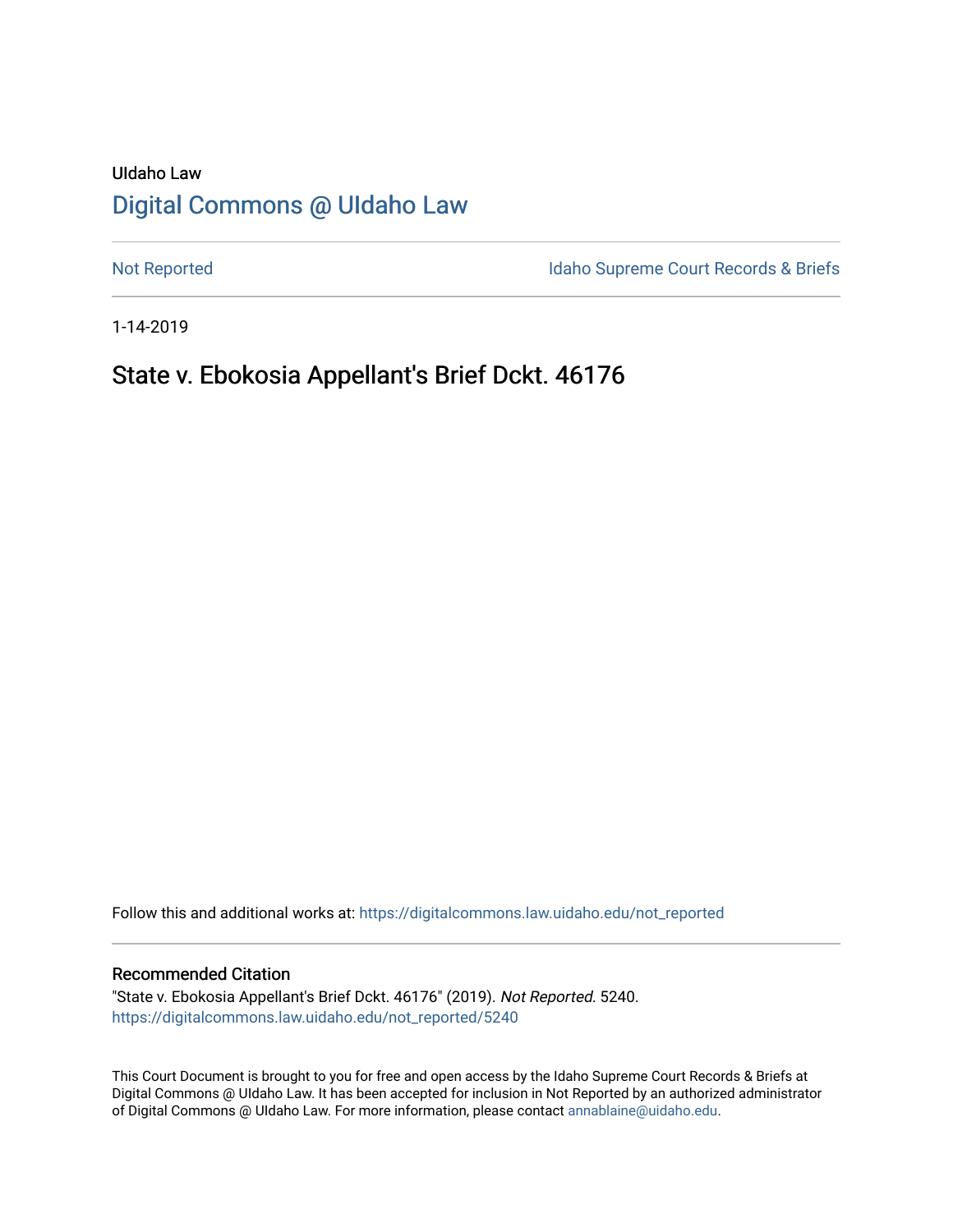Electronically Filed 1/14/2019 4:13 PM Idaho Supreme Court Karel Lehrman, Clerk of the Court By: Brad Thies, Deputy Clerk

### IN THE SUPREME COURT OF THE STATE OF IDAHO

) ) ) ) ) ) ) ) ) )

STATE OF IDAHO,

Plaintiff-Respondent.

vs.

BRIAN EBOKOSIA,

Defendant-Appellant,

 $\mathcal{L}_\text{max}$  and  $\mathcal{L}_\text{max}$  and  $\mathcal{L}_\text{max}$  and  $\mathcal{L}_\text{max}$  and  $\mathcal{L}_\text{max}$ 

 $\mathcal{L}_\text{max}$  , and the set of the set of the set of the set of the set of the set of the set of the set of the set of the set of the set of the set of the set of the set of the set of the set of the set of the set of the

\_\_\_\_\_\_\_\_\_\_\_\_\_\_\_\_\_\_\_\_\_\_\_\_\_\_\_\_\_\_\_\_\_\_\_\_\_\_

S.Ct. No. 46176-2018 Elmore Co. CR20-17-03673

## OPENING BRIEF OF APPELLANT

 $\mathcal{L}=\frac{1}{2}\left\{ \mathcal{L}_{\mathcal{L}}\right\}$  , where  $\mathcal{L}_{\mathcal{L}}$  , we have the set of  $\mathcal{L}_{\mathcal{L}}$ 

 Appeal from the District Court of the Fourth Judicial District of the State of Idaho In and For the County of Elmore

\_\_\_\_\_\_\_\_\_\_\_\_\_\_\_\_\_\_\_\_\_\_\_\_\_\_\_\_\_\_\_\_\_\_

 HONORABLE NANCY BASKIN Presiding Judge

Dennis Benjamin, ISB No. 4199 Lawrence Wasden NEVIN, BENJAMIN, McKAY & BARTLETT ATTORNEY GENERAL 303 West Bannock Paul Panther, Chief P.O. Box 2772 Criminal Law Division Boise, ID 83701 P.O. Box 83720 (208) 343-1000 Boise, ID 83720-0010 db@nbmlaw.com (208) 334-2400

Attorneys for Appellant Attorneys for Respondent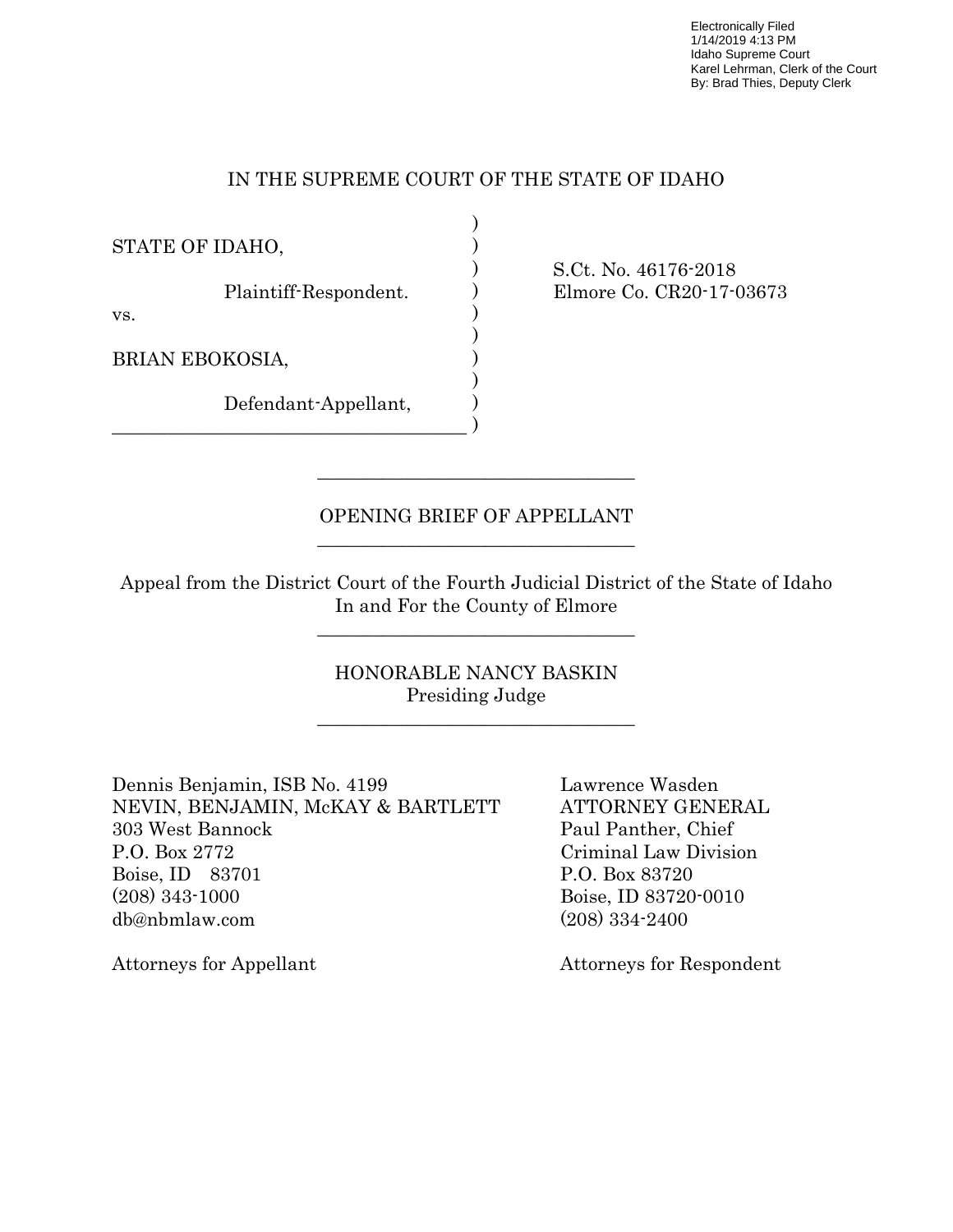# TABLE OF CONTENTS

| I.  |           |                                                                        |  |
|-----|-----------|------------------------------------------------------------------------|--|
| II. |           |                                                                        |  |
|     | A.        |                                                                        |  |
|     | <b>B.</b> |                                                                        |  |
|     |           |                                                                        |  |
|     |           |                                                                        |  |
| Ш.  |           |                                                                        |  |
| IV. |           |                                                                        |  |
|     | A.        |                                                                        |  |
|     | <b>B.</b> | There is insufficient evidence to prove Mr. Ebokosia was guilty as a   |  |
|     | C.        | There is insufficient evidence to prove Mr. Ebokosia aided and abetted |  |
|     |           | 1. Mr. Ebokosia "was riding in a car that was traveling in a convoy-   |  |
|     |           | 2. He "knew there was a large amount of marijuana in the               |  |
|     |           | 3. That Defendant "was familiar with marijuana." (Id.) 10              |  |
|     |           |                                                                        |  |
|     | D.        |                                                                        |  |
| V.  |           | Conclusion                                                             |  |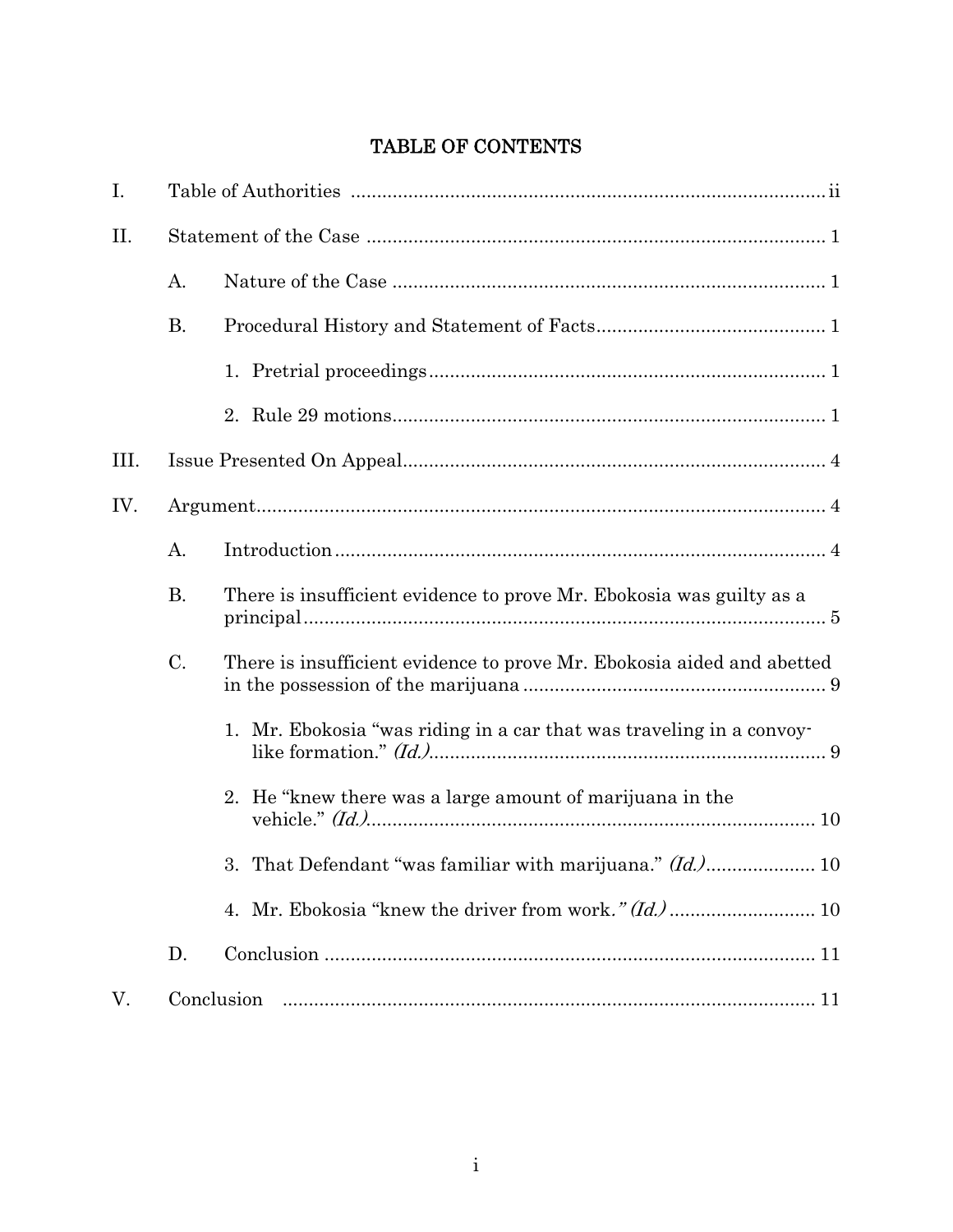# **I.** TABLE OF AUTHORITIES

# FEDERAL CASES

# STATE CASES

# FEDERAL STATUTES

|--|--|--|--|--|

# STATE STATUTES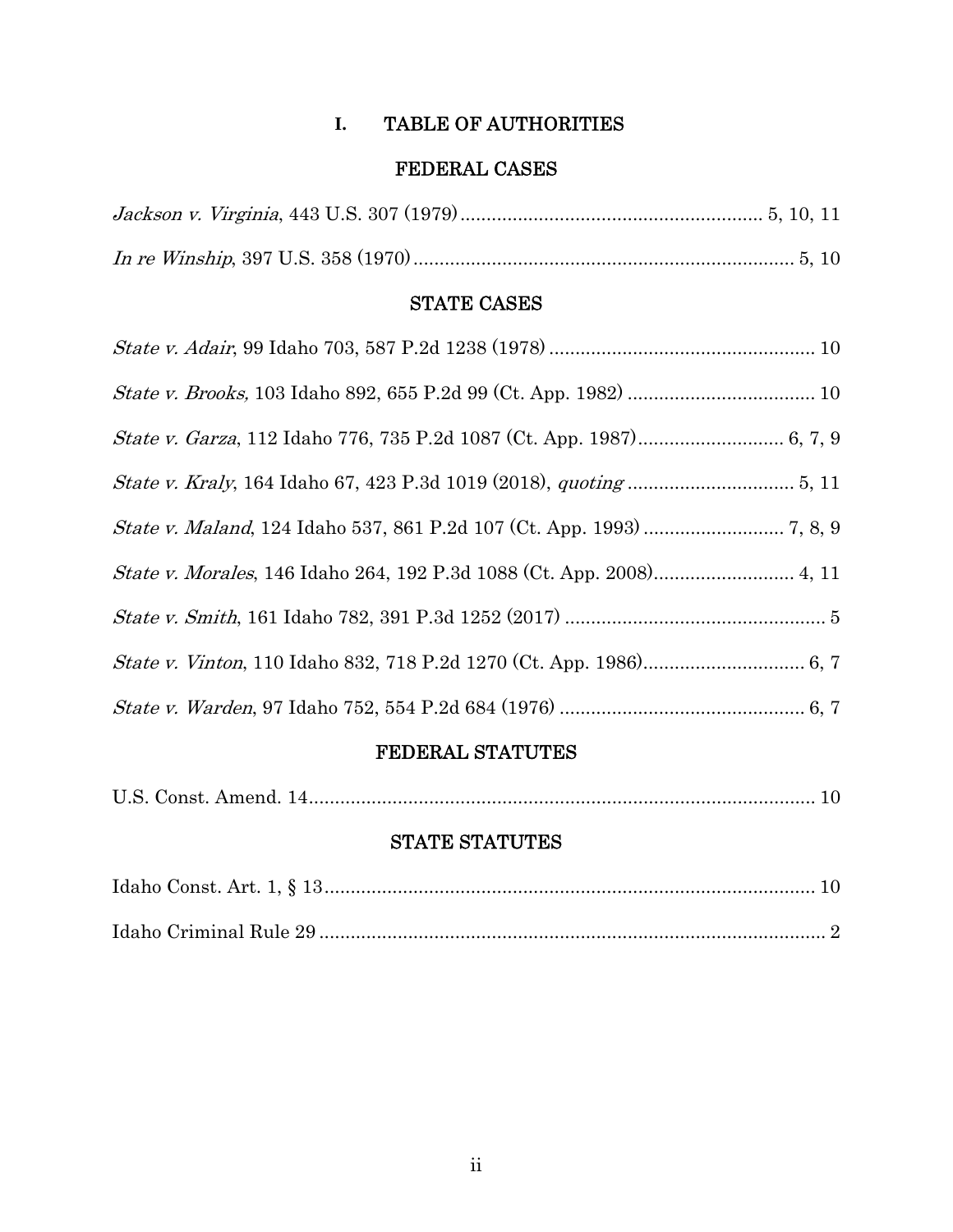#### II. STATEMENT OF THE CASE

### A. Nature of the Case

This is an appeal in a criminal case. This Court should vacate the judgment and sentence for Trafficking in Marijuana because there was insufficient evidence to show the defendant Brian Ebokosia was in possession of the marijuana or that he aided and abetted in the possession.

#### B. Procedural History and Statement of Facts

#### 1. Pretrial proceedings

Deputy Laura Gutierrez made a traffic stop on December 9, 2017 at about 7:18 p.m. Joseph Severn was driving. Mr. Ebokosia was the sole passenger. The vehicle was eventually searched and twenty-five pounds of marijuana was discovered in the trunk. R 8. Mr. Ebokosia was charged with trafficking in marijuana. The Information charged that he "was knowingly in actual and/constructive possession of 25 pounds or more of marijuana, a Schedule I non narcotic controlled substance, all in violation of I.C.  $\S 37-2732B(1)(C)$ ." R. 22. The court denied the state's motion to amend the Information to add an allegation that Mr. Ebokosia aided and abetted Joseph Severn in the trafficking of marijuana. R 89. Nevertheless, it instructed the jury on accomplice liability. R 79. The jury found Mr. Ebokosia guilty of trafficking in marijuana but the verdict form did not require the jury to answer whether it found Mr. Ebokosia was a principal or an accomplice to the offense. R 88.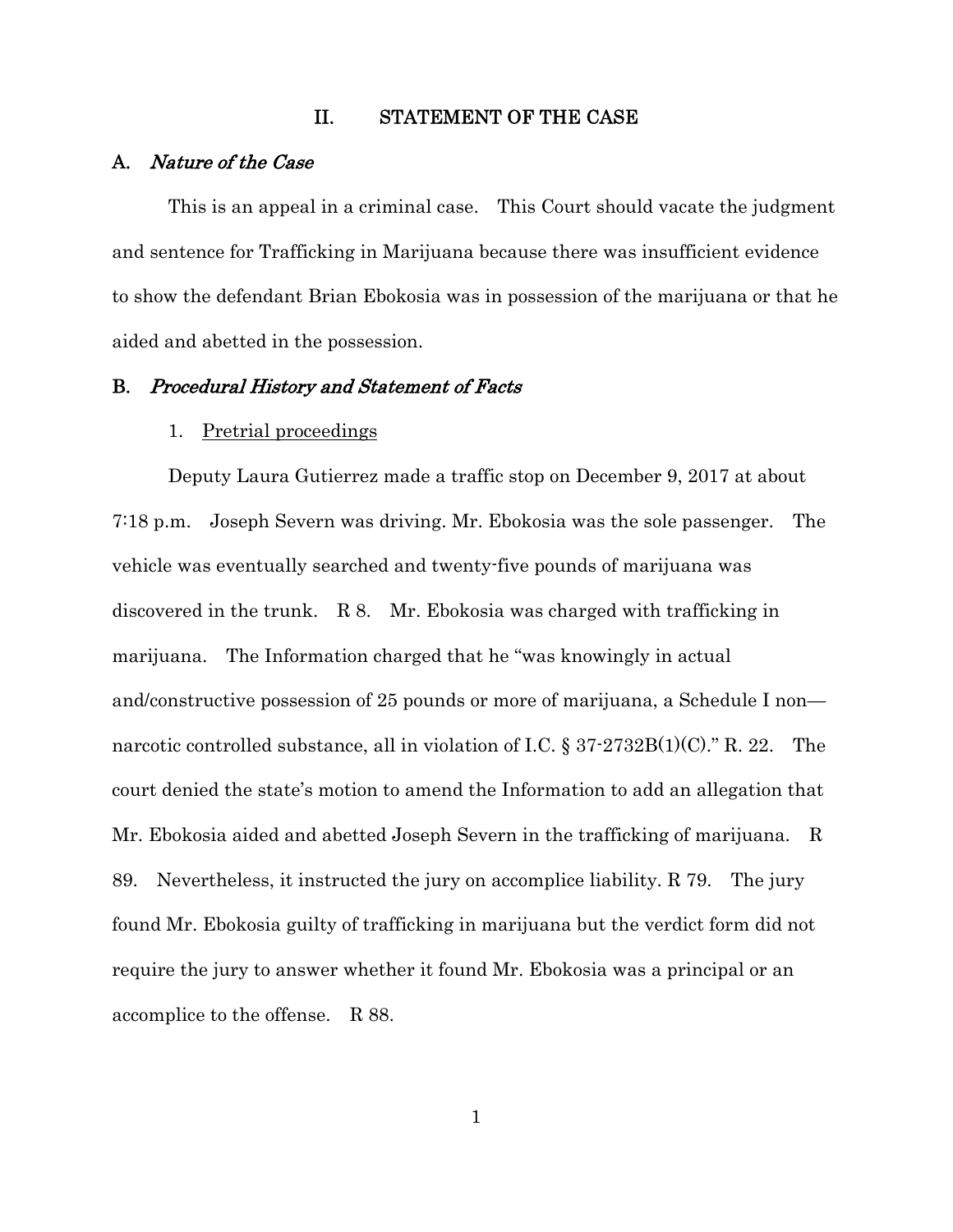#### 2. Rule 29 motions

Mr. Ebokosia moved the court for a judgment of acquittal after the close of

the state's case. The court denied the motion. T pg. 261, ln.  $4 - \text{pg. } 272$ , ln. 10.

After the guilty verdict, Mr. Ebokosia renewed his motion. R 91-101. The

state objected and the court held a hearing. R 114; T pg. 369 - 383. It took the

matter under advisement and issued a written ruling denying the motion. R 117 –

128.

In the written ruling, the court set forth the facts as follows:

 On December 9, 2017, Elmore County Sherriff's Deputy Laura A. Gutierrez stopped an eastbound vehicle on Interstate 84 for following another vehicle too closely. Deputy Gutierrez also observed that the vehicle appeared to be traveling in a three-vehicle convoy.

After stopping the vehicle, Deputy Gutierrez made contact with the driver and Defendant, who was a passenger in the front seat. The driver told Deputy Gutierrez that he was closely following the other vehicle because he did not have GPS, and that the people in the other two cars would be waiting for them to catch up at the next highway exit. While speaking with the car's occupants, Deputy Gutierrez observed a small clear plastic bag containing a small amount of a leafy green substance near the vehicle's center console. The driver handed Deputy Gutierrez the bag. Defendant told Officer Gutierrez that he and the driver knew each other from work and they were travelling to Missouri after sightseeing in a redwood forest in Oregon. Defendant also admitted that he smoked marijuana while in Oregon.

At Deputy Gutierrez's request, Deputy Stryker and Trooper Rodean reported to the scene. The officers searched the vehicle while Defendant and the driver waited in the police cars due to the cold weather. However, the luggage found in the car's backseat contained little to no winter clothing or coats. The officers also observed that the vehicle contained between four and six air fresheners, including one in the trunk, as well as boxes of uneaten cooked chicken. The officers testified that they either did not smell, or only intermittently smelled, marijuana while they searched the vehicle's passenger compartment, but each testifying officer stated that the smell of marijuana was overwhelming once they opened the divider between the trunk and the car's back seat.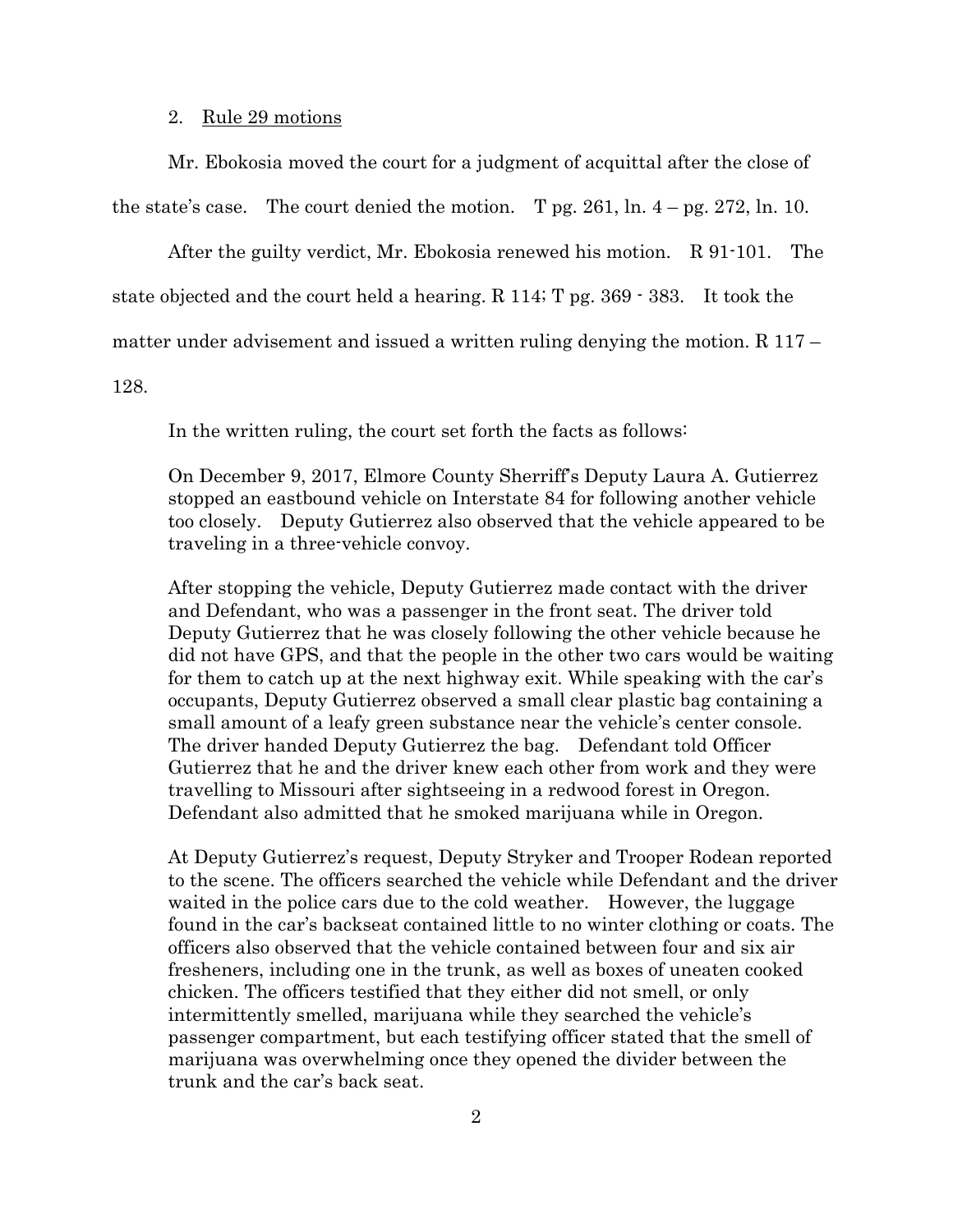#### R 118-119

 Officer Gutierrez thought the absence of hiking boots and heavy jackets in the luggage did not match the sightseeing statements. T pg. 146, ln. 14-18.

 In the trunk, the officers found two large duffle bags and a large black garbage bag. The bags contained sealed packages of at least 25 pounds of marijuana. The officer noted that Mr. Severn was "Fidgety. Pacing back and forth nervously," while Mr. Ebokosia was "very calm and collected. His demeanor did not change."  $T$  pg 143, ln. 14-17.  $T$  pg. 165, ln. 23-25. The video recording of the traffic stop also showed Mr. Severn was visibly shaken and upset by the events while Mr. Ebokosia appeared calm and cooperative. Exhibit 14.

 The court found there was sufficient evidence to show that that Mr. Ebokosia knew there was marijuana in the vehicle, but also observed that "[w]hether the evidence supported an inference that Defendant had 'control' over the marijuana is less clear." R 124. It continued:

There was no evidence presented that Defendant owned or had rented the car, nor that he possessed any keys that he could use to access the trunk from outside the car. Defendant was in the front passenger seat, not the driver's seat when the vehicle was stopped. Although the bag containing marijuana residue was found near Defendant, and he admitted to smoking marijuana in Oregon, there was no evidence that marijuana was found on Defendant's person. Further, there was no evidence that the bags or packaging that housed the marijuana contained anything tying them to Defendant or indicating that they, or their contents, belonged to him.

### R 124-125.

 However, the court determined that it did not need to decide whether there was sufficient evidence to show Mr. Ebokosia had control of the marijuana "because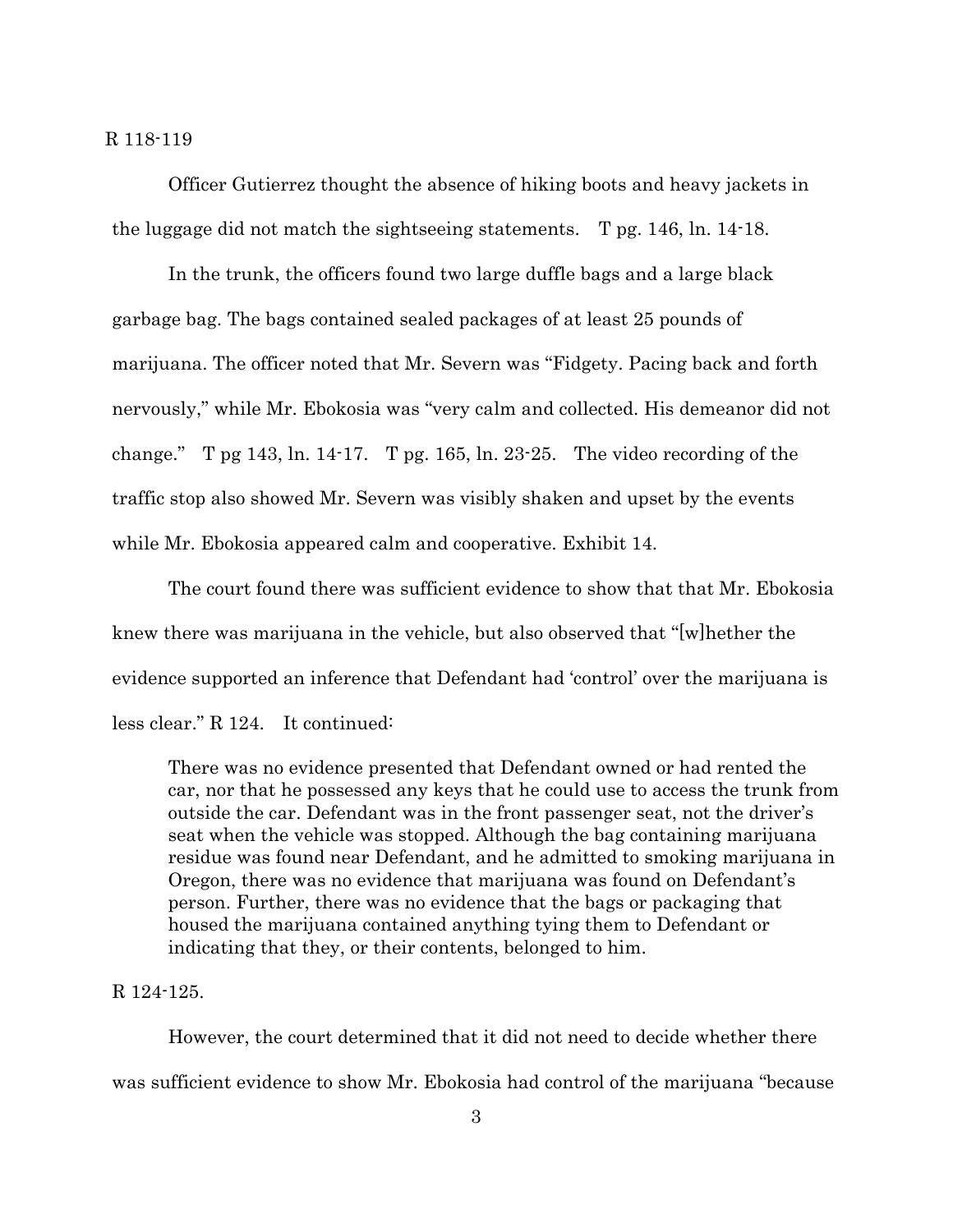the evidence could have allowed a rational jury to conclude that Defendant aided and abetted the driver in trafficking marijuana." R 125. It reasoned:

The Court concludes that a rational jury could have found that Defendant was riding in a car that was travelling in a convoy-like formation, that Defendant knew there was a large amount of marijuana in the vehicle, that Defendant was familiar with marijuana, and that Defendant knew the driver from work. Although there is no direct evidence that Defendant purchased the marijuana, loaded it into the car, or agreed to drive the car, a rational juror could have inferred that Defendant learned of the plan to transport a large quantity of marijuana across state lines at some point during the trip, and was not an innocent bystander, but knowingly encouraged, promoted, or assisted in the operation.

R 127-128. Accordingly, the court denied the motion. R 128.

 At sentencing, the court imposed the mandatory minimum five-year sentence with all five years determinate. It also imposed the mandatory \$15,000 fine. R 134.

A timely Notice of Appeal was filed. R 140.

### III. ISSUE PRESENTED ON APPEAL

Is there sufficient evidence that Mr. Ebokosia possessed the marijuana or

aided and abetted someone else's possession to support the guilty verdict?

#### IV. ARGUMENT

### A. Introduction

A finding of guilt will be overturned on appeal where there is not substantial evidence upon which a reasonable trier of fact could have found that the prosecution sustained its burden of proving the essential elements of a crime beyond a reasonable doubt. The Court considers the evidence in the light most favorable to the prosecution. State v. Morales, 146 Idaho 264, 266, 192 P.3d 1088, 1090 (Ct.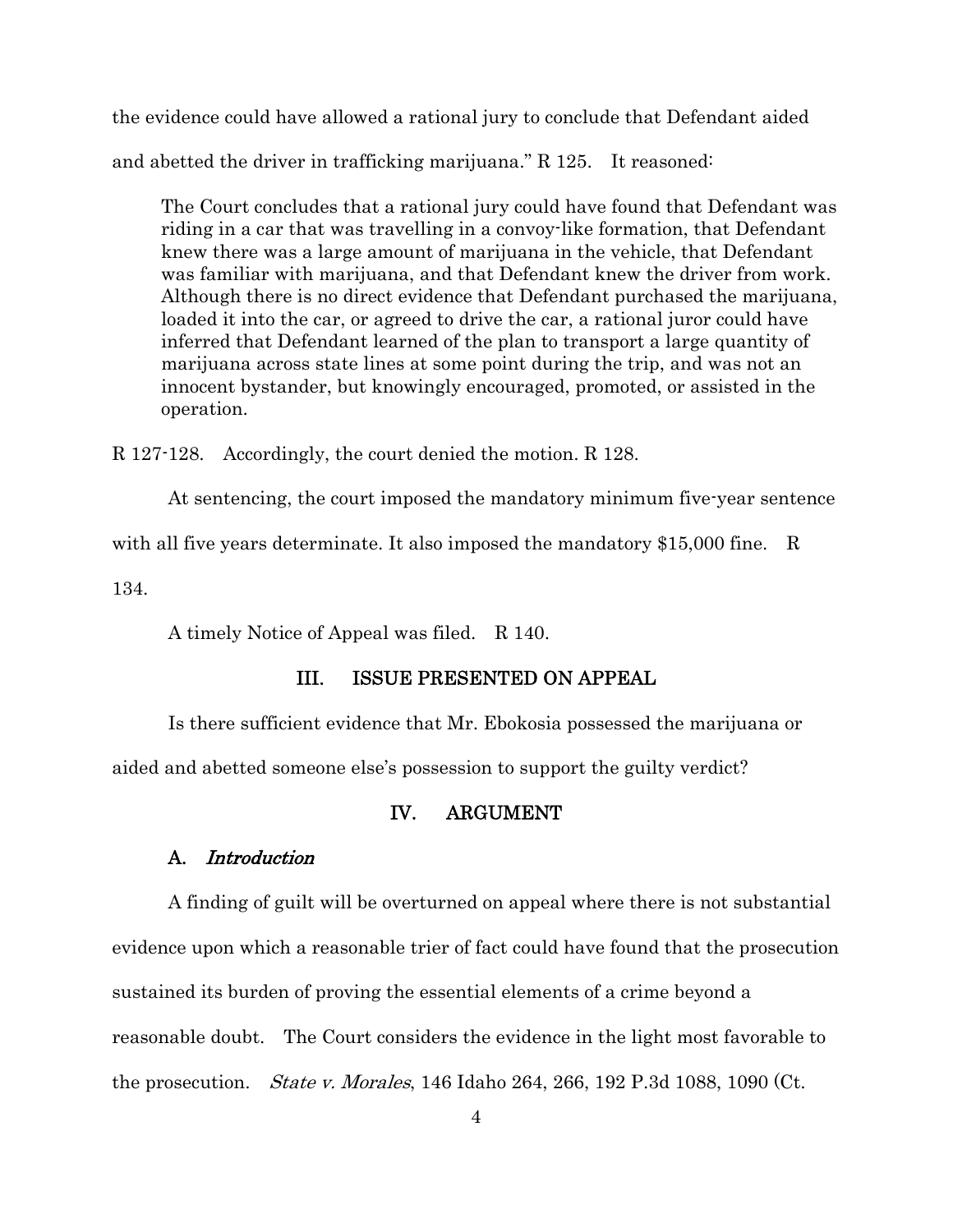App. 2008). "Evidence is substantial if a reasonable trier of fact would accept it and rely upon it in determining whether a disputed point of fact has been proven." State v. Kraly, 164 Idaho 67, 423 P.3d 1019, 1021 (2018), quoting State v. Smith, 161 Idaho 782, 790, 391 P.3d 1252, 1260 (2017) (internal quotations and citation omitted).

Idaho's substantial evidence rule is similar, but not identical, to the federal rule, mandated by the Fourteenth Amendment's due process clause, which requires the reviewing court to determine "whether, after viewing the evidence in the light most favorable to the prosecution, any rational trier of fact could have found the essential elements of the crime beyond a reasonable doubt." Jackson v. Virginia, 443 U.S. 307, 319 (1979); see also In re Winship, 397 U.S. 358, 364 (1970) ("[W]e explicitly hold that the Due Process Clause protects the accused against conviction except upon proof beyond a reasonable doubt of every fact necessary to constitute the crime with which he is charged.").

Here, there was not sufficient evidence to sustain the conviction under either the Idaho or federal rule. As explained below, the evidence is not sufficient to sustain the conviction because there was no evidence presented that Mr. Ebokosia possessed the marijuana or aided and abetted in its possession.

### B. There is insufficient evidence to prove Mr. Ebokosia was guilty as a principal.

The jury was instructed that:

The law makes no distinction between a person who directly participates in the acts constituting a crime and a person who, either before or during its commission, intentionally aids, assists, facilitates, promotes, encourages,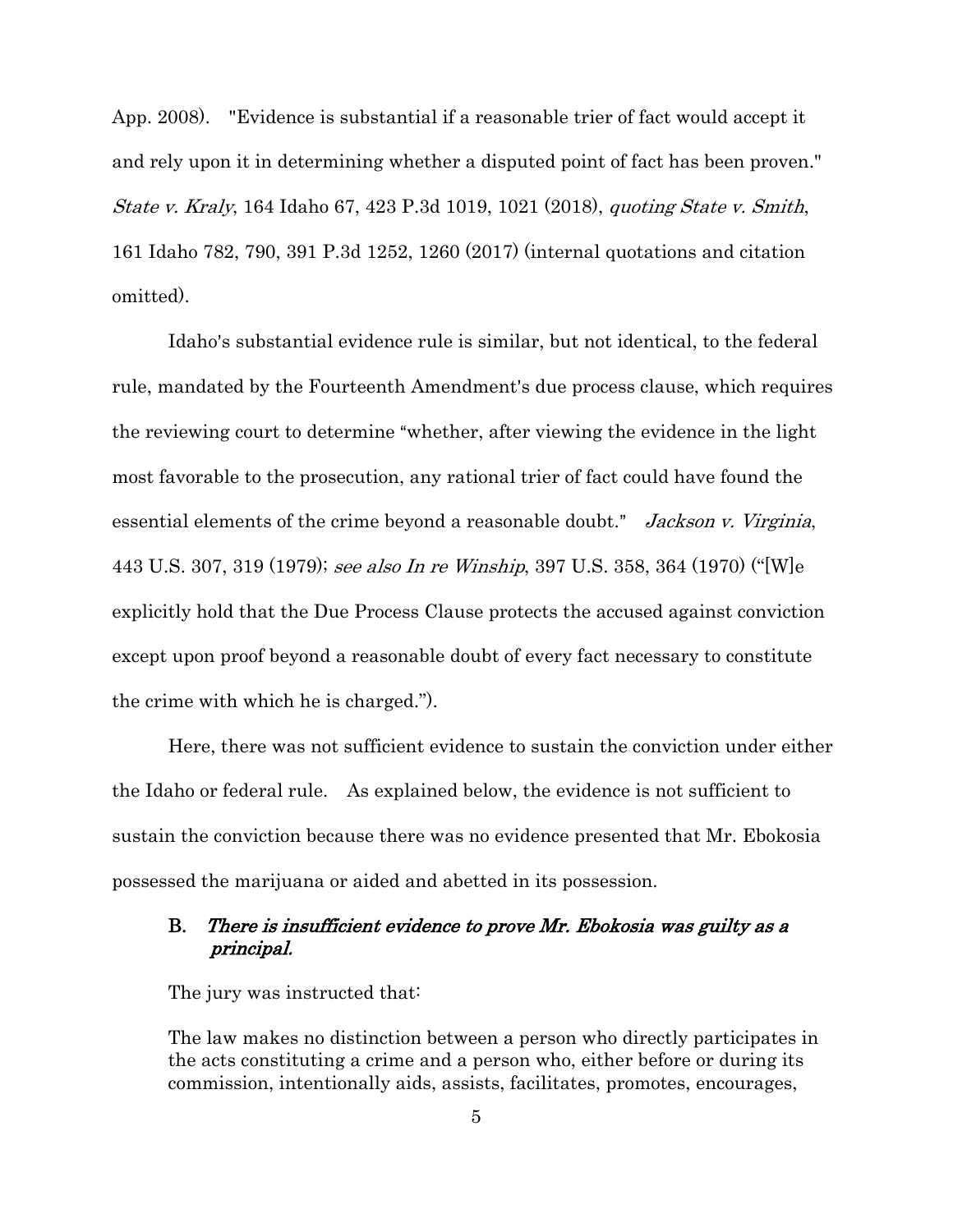counsels, solicits, invites, helps or hires another to commit a crime with intent to promote or assist in its commission. Both can be found guilty of the crime. Mere presence at, acquiescence in, or silent consent to, the planning or commission of a crime is not sufficient to make one an accomplice.

R 79. Under this instruction, the state could prevail if it showed either that Mr. Ebokosia possessed the marijuana or aided and abetted Mr. Severn's possession.

 As an initial matter, Mr. Ebokosia will explain why the state failed to present sufficient evidence of principal liability.

 "Possession of a controlled substance may be either actual or constructive." State v. Garza, 112 Idaho 776, 777, 735 P.2d 1087, 1088 (Ct. App. 1987). To prove constructive possession, a defendant must have, either jointly or exclusively, "both knowledge and control of the drugs." Id. A defendant's "nonexclusive possession of the premises upon which drugs were found," without additional evidence from which individual knowledge and control may be inferred, is inadequate. *Id.*; see also State v. Warden, 97 Idaho 752, 754, 554 P.2d 684, 686 (1976) (same); State v. Vinton, 110 Idaho 832, 834, 718 P.2d 1270, 1272 (Ct. App. 1986) ("There must be substantial evidence, either direct or circumstantial, that establishes the guilt of each defendant as an individual rather than the collective guilt of two or more persons."). Instead, the state must produce "substantial evidence, either direct or circumstantial, that establishes the guilt of a defendant as an individual rather than the collective guilt of two or more persons." *Garza, supra* (quotations and brackets omitted). Joint possession and access to areas containing contraband is not sufficient without more to establish control. See id.

In Garza, the police found marijuana, paraphernalia, and evidence that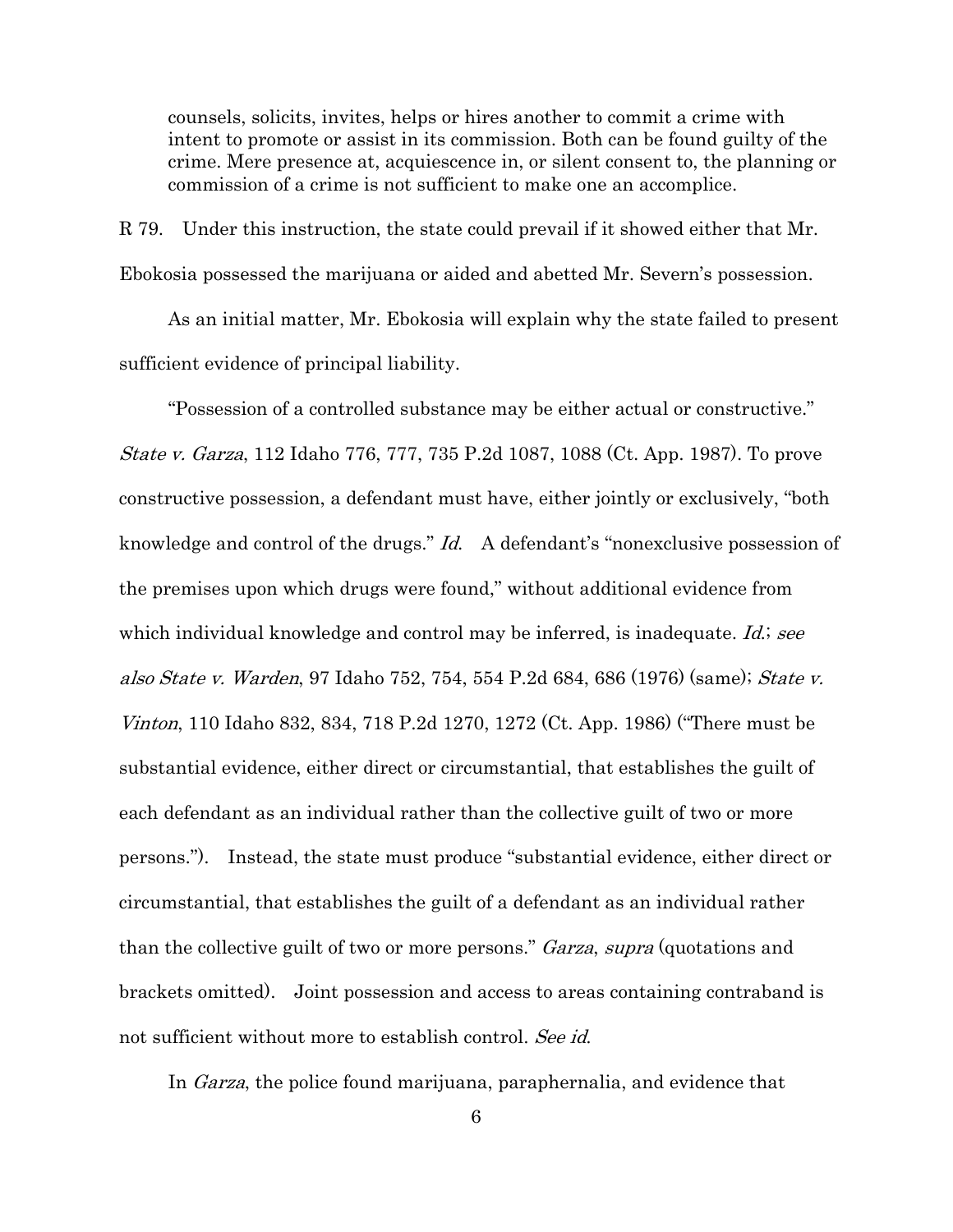marijuana was being sold in three rooms of the home that the defendant shared with her husband. Both spouses were found guilty of both possession of marijuana and possession of a controlled substance with intent to deliver. On appeal, the Court of Appeals reversed Mr. Garza's conviction because the state failed to produce sufficient evidence showing that he exercised individual control over the contraband. Although it was clear that he was in close proximity to the drugs, the Court found "[m]ere proximity cannot establish constructive possession." Id.

 Thus, where a defendant is in non-exclusive possession of the premises upon which drugs were found there can be no legitimate inference that he knew of the drugs and had control of them in the absence of other circumstances such as incriminating statements which tend to support such inference. *State v. Warden*, 97 Idaho at 754, 554 P.2d at 686. "There must be substantial evidence, either direct or circumstantial, that establishes the guilt of [a] defendant as an individual rather than the collective guilt of two or more persons." *State v. Vinton*, 110 Idaho at 834, 718 P.2d at 1272.

 In State v. Maland, 124 Idaho 537, 539, 861 P.2d 107, 109 (Ct. App. 1993), officers approached a parked car containing three people, including the defendant, an 18-year-old backseat passenger. On the backseat floor, within the defendant's reach, the officers found an open case of beer that contained both empty and unopened beer cans. A magistrate judge convicted the defendant of underage possession of alcohol. That conviction was reversed on appeal because while his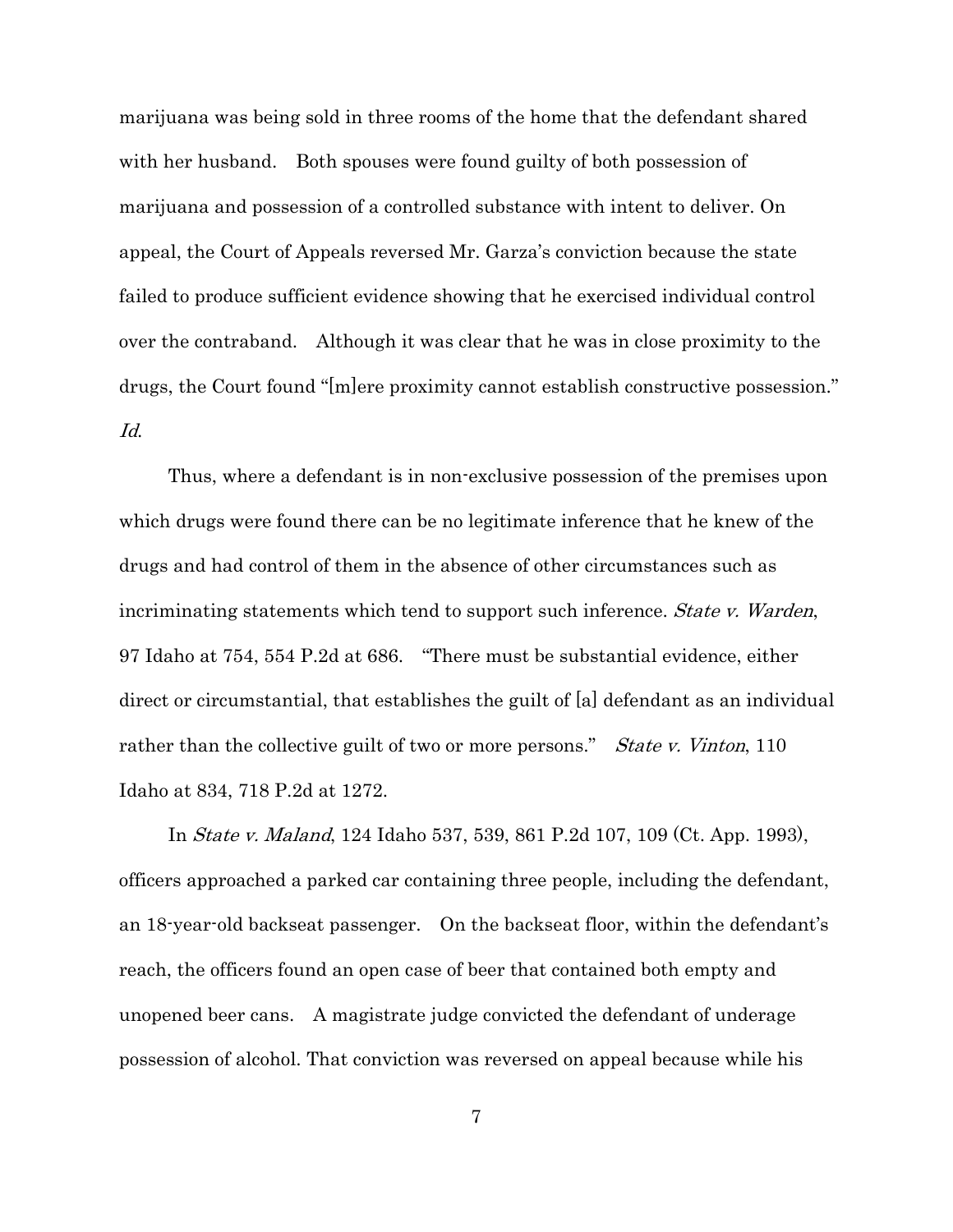very close proximity to the beer supported an inference that he knew it was there, there was insufficient evidence from which a rational factfinder could have concluded that he controlled it; no evidence was admitted showing who owned the car, who else was in the car, their relationship to the defendant, or that the defendant smelled of alcohol. Id. at 542, 861 P.2d at 112.

 Similarly here, the state did not present evidence sufficient for a rational trier of fact to conclude based on substantial evidence that Mr. Ebokosia exercised control and dominion over the marijuana contained in the trunk of the vehicle. All the evidence shows was that Mr. Ebokosia was a front seat passenger in a vehicle that contained at least twenty-five pounds of marijuana. The evidence showed and the court found that:

It is undisputed that Defendant did not have actual, physical possession of the marijuana when Deputy Gutierrez stopped the vehicle; there was no evidence that Defendant had any marijuana on his person or in his hands at any point during his encounter with Deputy Gutierrez, and other than a few nuggets of marijuana that were discovered on the car's floor, and the small amount of leafy marijuana residue in the plastic bag, there was no evidence that any marijuana was within Defendant's immediate reach.

#### R 120-121

 Accordingly, the state had to prove that Mr. Ebokosia constructively possessed the marijuana. But, as noted by the district court, there was no evidence that Mr. Ebokosia owned or rented the car. He did not have access to the trunk, as he was not in possession of car keys. He was not the driver, but was in the front passenger seat when the when the vehicle was stopped. No marijuana was found on his person. "Further, there was no evidence that the bags or packaging that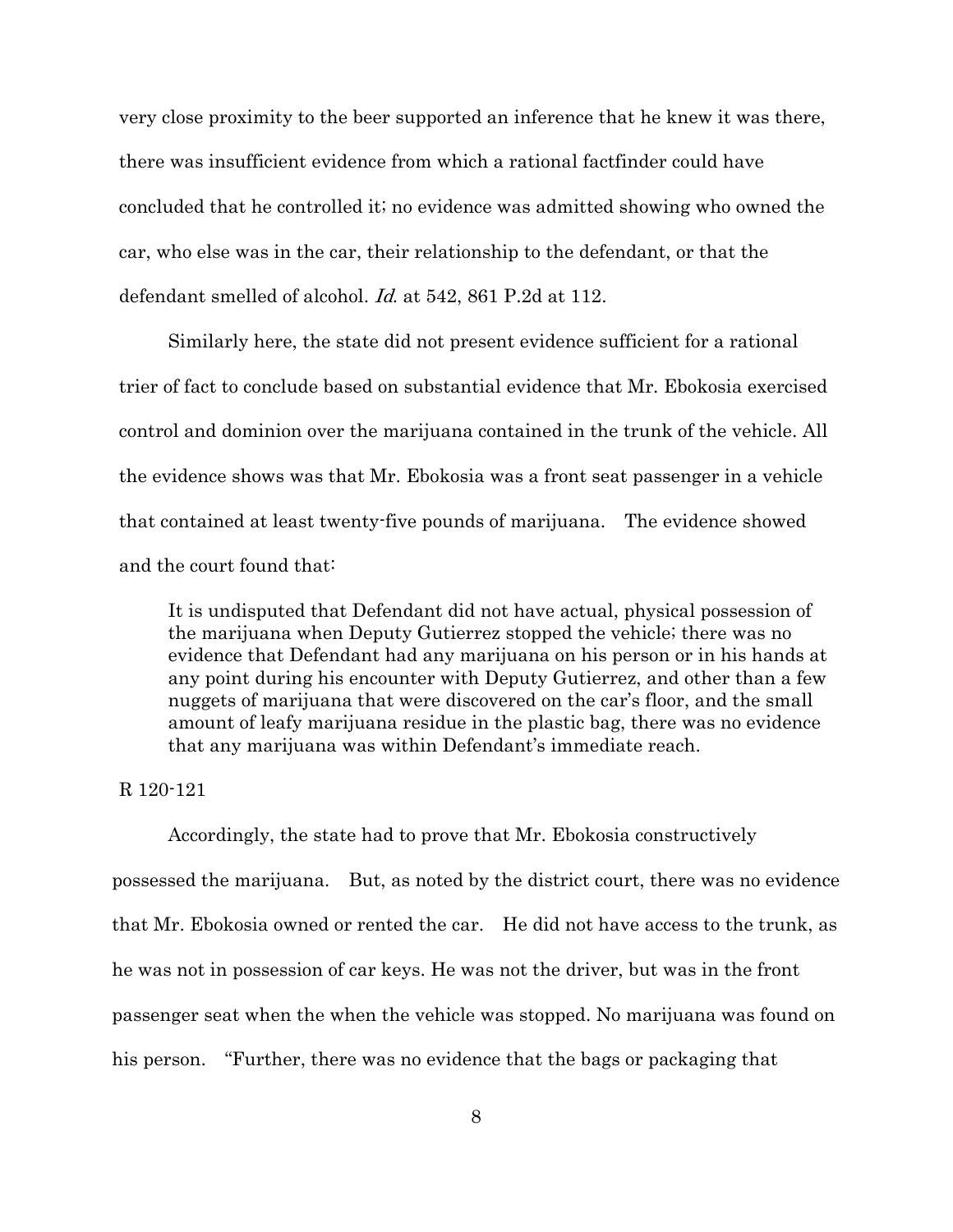housed the marijuana contained anything tying them to Defendant or indicating that they, or their contents, belonged to him." R 124-125.

 Finally, Mr. Ebokosia's calm demeanor during the search of the vehicle while Mr. Severn was fidgeting and pacing nervously, shows it was Mr. Severn's marijuana. Mere presence in a vehicle that contains contraband is insufficient to establish dominion and control over the contraband and "guilt by association" is not sufficient to sustain a conviction. *State v. Garza*, supra; *State v. Maland, supra.* Consequently, this Court should find the evidence is insufficient to prove that Mr. Ebokosia is guilty of possessing the marijuana as a principal.

## C. There is insufficient evidence to prove Mr. Ebokosia aided and abetted in the possession of the marijuana.

 Even though the court found that there was no direct evidence that Defendant purchased the marijuana, loaded it into the car, or agreed to drive the car, it still found there was substantial evidence to support the conviction under an aiding and abetting theory for the five reasons below. R 127-128. In fact, none of these facts are sufficient either individually or collectively.

## 1. Mr. Ebokosia "was riding in a car that was traveling in a convoy-like formation." (R 127.)

 Even taken in the light most favorable to the state, this fact is only circumstantial evidence that Mr. Ebokosia was aware Mr. Severn was transporting marijuana. It is not evidence that he assisted Mr. Severn in any manner.

### 2. He "knew there was a large amount of marijuana in the vehicle." (Id.)

The evidence of the convoy-like formation and the lack of trunk space,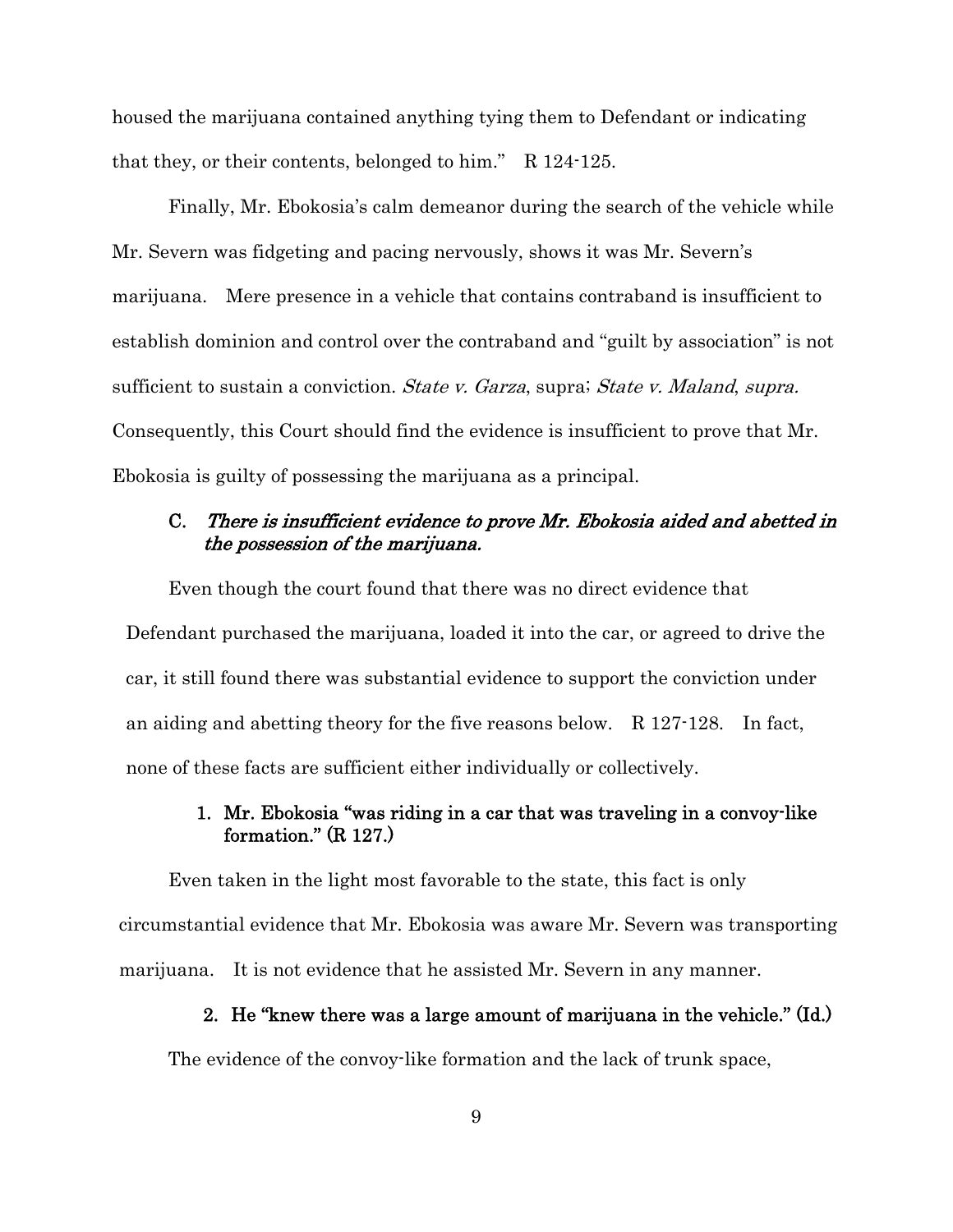necessitating the storage of personal luggage in the back seat, is at best some circumstantial evidence that Mr. Ebokosia was aware of the presence of marijuana in the trunk. Again, it does not show that he assisting Mr. Severn in trafficking the marijuana.

#### 3. That Defendant "was familiar with marijuana." (Id.)

 While Mr. Ebokosia smoked marijuana in Oregon and was aware of the presence of some shake in the passenger compartment, that does not tend to show he aided or abetted Mr. Severn in trafficking.

#### 4. Mr. Ebokosia "knew the driver from work."  $(Id.)$

 This is not substantial evidence that Mr. Ebokosia aided or abetted Mr. Severn in trafficking marijuana. In particular, there is no evidence that his statement about sightseeing was not true, especially as he never claimed that they had gone hiking or engaged in any kind of outdoors activity. Moreover, a bystander's mere acquiescence in, or silent consent to, the commission of an offense is not sufficient to make that person an accomplice. *State v. Brooks*, 103 Idaho 892, 804, 655 P.2d 99, 111 (Ct. App. 1982). See also, State v. Adair, 99 Idaho 703, 587 P.2d 1238 (1978).

 Thus, the court's conclusion that "a rational juror could have inferred that Defendant learned of the plan to transport a large quantity of marijuana across state lines at some point during the trip, and was not an innocent bystander, but knowingly encouraged, promoted, or assisted in the operation," is not supported by constitutionally sufficient evidence. Idaho Const. Art. 1, § 13; U.S. Const. Amend.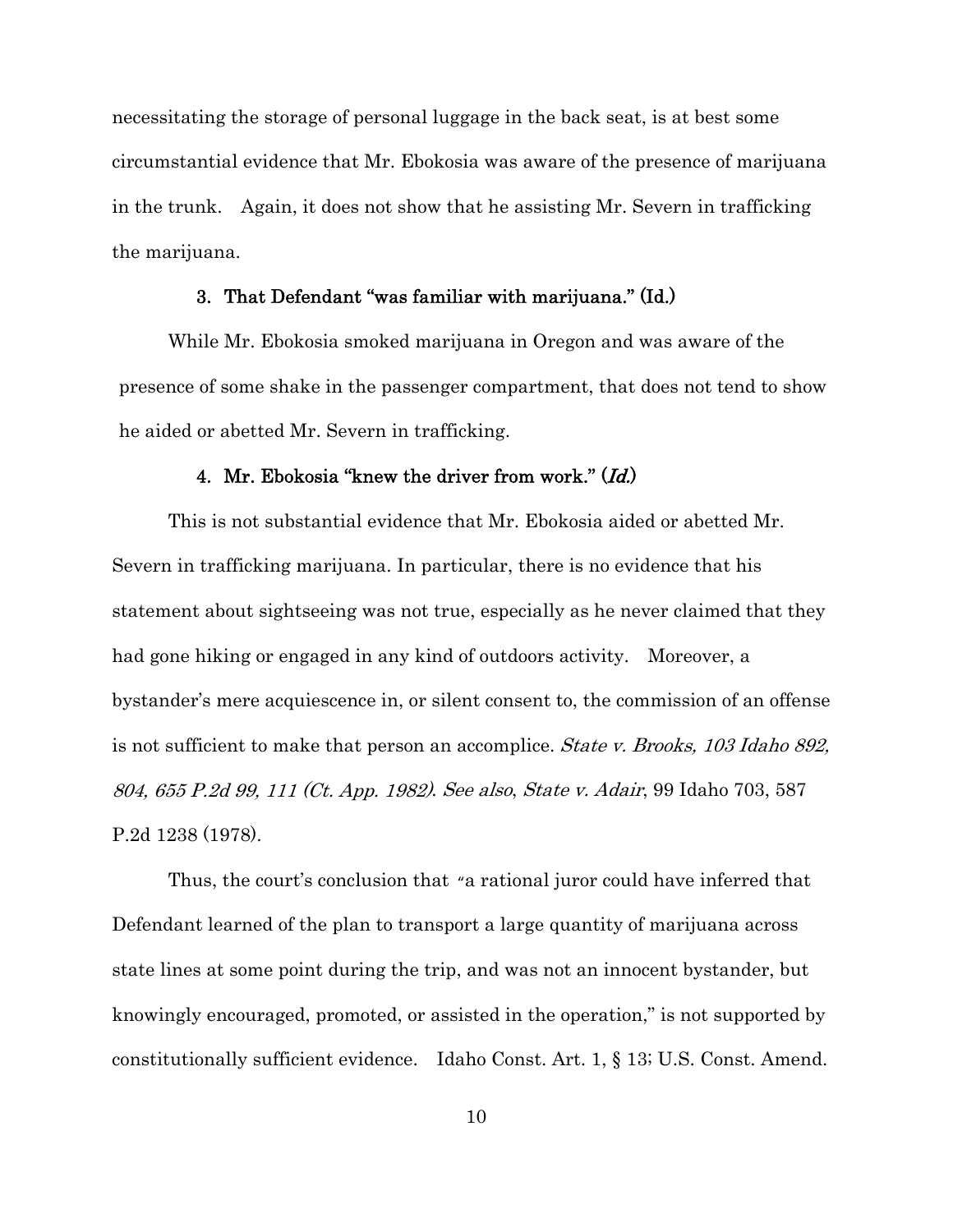14; Jackson v. Virginia, supra; In re Winship, supra.

### D. Conclusion

 As the state failed to present any evidence that Mr Ebokosia possessed the marijuana or aided and abetted Mr. Severn in possessing it, the conviction violates the due process clauses of the state and federal constitutions. *State v. Morales*, supra; Jackson v. Virginia, supra.

## V. CONCLUSION

 In light of the above, Mr. Ebokosia asks the Court to vacate the judgment and sentence, and order that a judgment of acquittal be entered. See State v. Kraly, 164 Idaho 67, 423 P.3d 1019, 1026 (2018).

Respectfully submitted this 14th day of January, 2019.

/s/ Dennis Benjamin Dennis Benjamin Attorney for Appellant